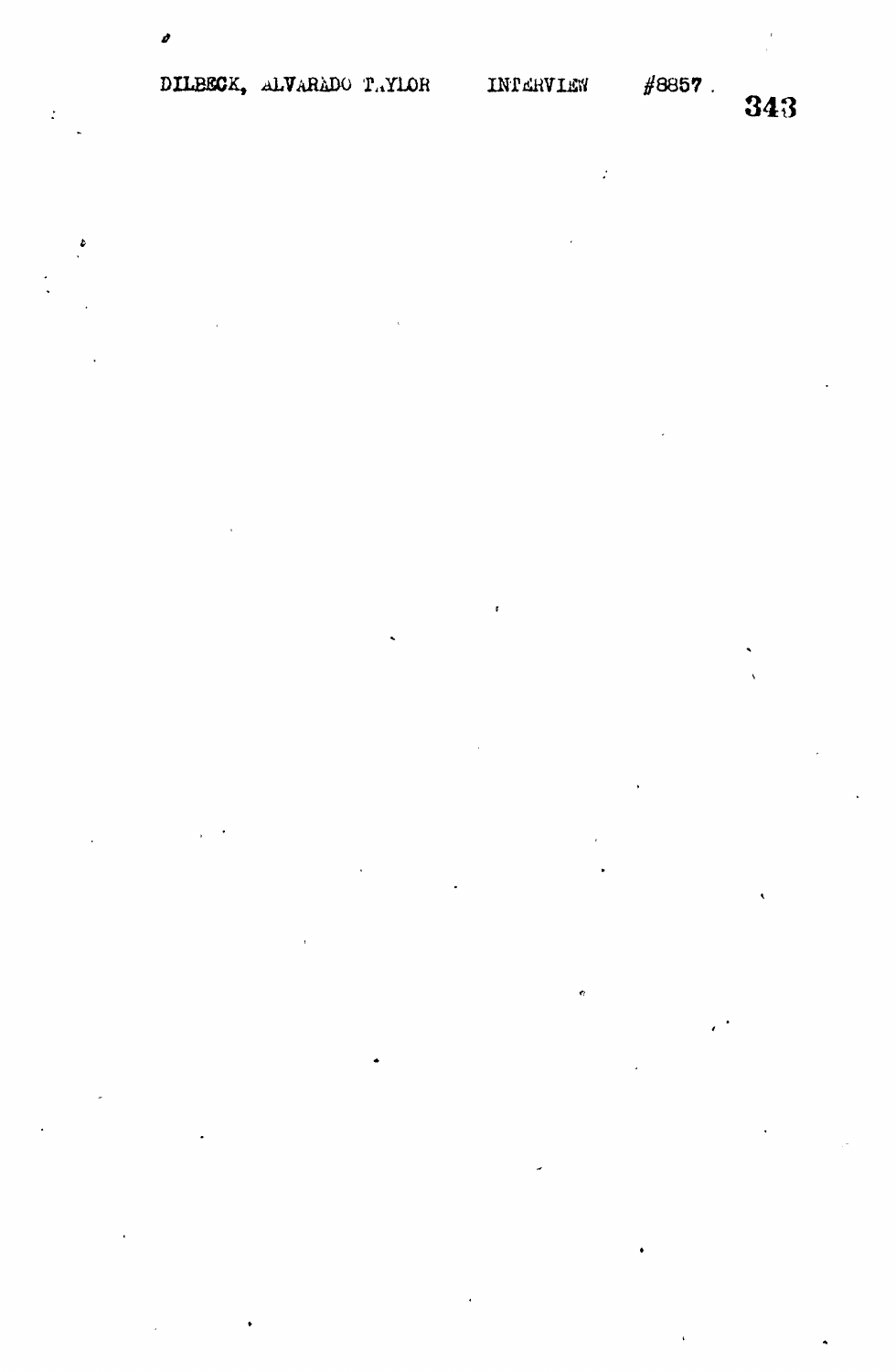## DILBECK, ALVARADO TAYIOR. INTERVIEW. 8857

Robart fi. Boatman, Interviewer October 11, 1937

> Interview with Alvarado Taylor Dilbeok, Blanchard, Oklahoma

I was born July 22, 1870, in the Choctaw Nation and am a member of the Choctaw Indian Tribe .

My father came from Mississippi in the removal of the Choctaws from Mississippi to the Indian Territory.

the Choctews from Mississippi to the Indian Territory\*

My mother was a white was a white woman  $\mathcal{M}^{\mathcal{M}}$ 

friendly toward each other.

I waa bom and reared among the Choetaw people, we can consider a set of  $\mathcal{N}$ 

as my father belonged to the tribe. The Choetaw and Chiokasaw tribes were always very

The principal crops raised by the Choetaw Indians  $\mathcal{L}_\text{max}$ were when  $\mathcal{C}^{\mathcal{A}}$  and corn, where  $\mathcal{A}^{\mathcal{A}}$  and  $\mathcal{A}^{\mathcal{A}}$  and  $\mathcal{A}^{\mathcal{A}}$  and  $\mathcal{A}^{\mathcal{A}}$ Corn crops consisted of from one to five acres and corn meal was made from the corn by besting the corn with meal was made from the corn by beating the corn by beating the corn with the corn with the corn with the corn w<br>The corn with the corn with the corn with the corn with the corn with the corn with the corn with the corn wit

stones, of course the very early times. The very early timestate  $\mathcal{L}_{\mathcal{A}}$ About 1880, the Chootaw Indians began raising sorae 'cotton in the Choetaw Nation. Very small crops were raised. The cotton, when picked, was stored away and raised\* Th6 cotton, when picked, was stored away and then the second behavior  $\mathcal{L}_\mathcal{D}$  would be picked out of it by hand. Each  $\mathcal{L}_\mathcal{D}$ seed was very carefully cared for so that we might have

seed waifvery carefully carefully carefully carefully carefully carefully carefully carefully carefully carefully carefully carefully carefully carefully carefully carefully carefully carefully carefully carefully careful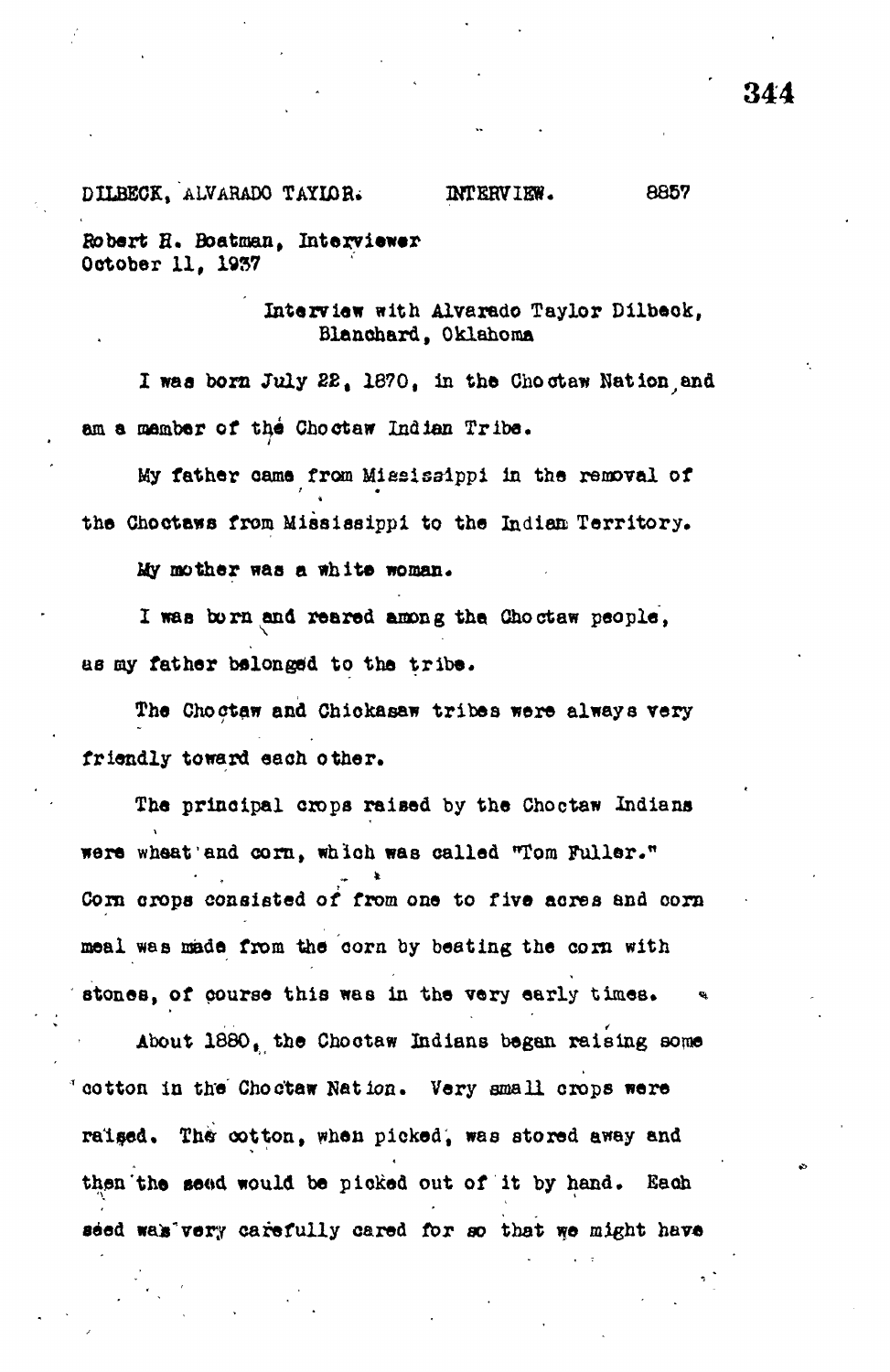**2**

them to plant another crop. The lint was-carded by hand into rolls, after which it was spun into thread by **hand,then woven into cloth by the old hand loom.**

**Indian dyes and paints were made from weeds or herbs. After the weed had bloomed the tops of them were gathered** and boiled. Different weeds made different colors. Copperas was added to the mixture to set the dye.

Charles laFlore was head of the Chootaw Commission at Kiowa. This commission was to look after the welfare of the Choctaw Indians. At one time each member of the tribe was paid \$109.00 per head by the commission. After the Chootaw Commission, then came what was known as the Dawes Commission, with headquarters at Atoka. Captain Stanley was head of the committee at Atoka.

Under the Dawes Commission all Indians of the Choctaw tribe and other tribes, both male and female, were to be registered so as to receive an allotment of land. Each person had to be positive of their tribe membership and had to be identified by some person who knew they were of the said or sworn tribe.

**In an agreement made with the Government upon their**